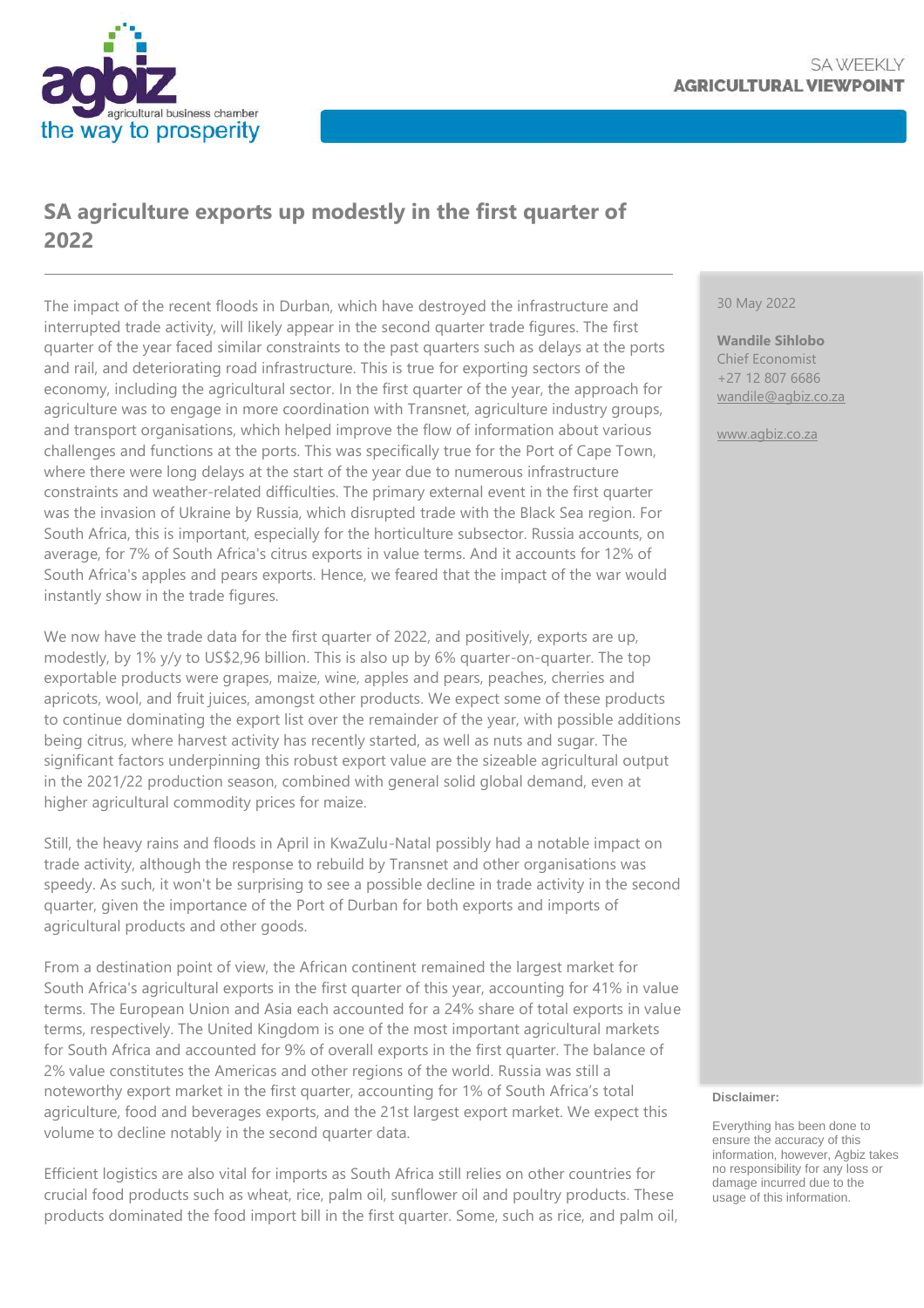cannot be sustainably produced at scale in South Africa because of unfavourable climatic conditions. As such, in the first quarter of 2022, agricultural imports increased by 17% y/y to US\$1,86 billion. Aside from the increase in volumes of imports, the higher agricultural commodity prices also contributed to the high import bill. We believe rice, wheat, and palm oil will continue leading the agricultural import product list throughout the year. In sum, South Africa recorded an agricultural trade surplus of US\$1,10 billion in the first quarter of 2022, which is down by 18% from the corresponding period last year. The narrowing of the trade surplus is not only caused by modest exports, as we noted above, but rather the increase in imports value and the higher commodity prices.

Overall, the increased collaboration amongst industry stakeholders and service providers has helped sustain the agricultural trade in the past quarter. The same collaborative approach should be maintained in searching for and promoting South African agriculture, food, and beverages to new export markets. We are an export-oriented sector, where roughly half of the produce, in value terms, is exported. Therefore, an industry and government approach to promoting South African products in export markets is key. The agriculture and agribusiness role players have already identified the countries the government should prioritise this sector's export expansion. These are China, Japan, India, Saudi Arabia and Bangladesh. These efforts should be well sequenced and complement the ongoing attempts to boost domestic production through various interventions outlined in the recently launched Agriculture and Agro-processing Master Plan.

### **Exhibit 1: SA agricultural trade**



Source: Stats SA and Agbiz Research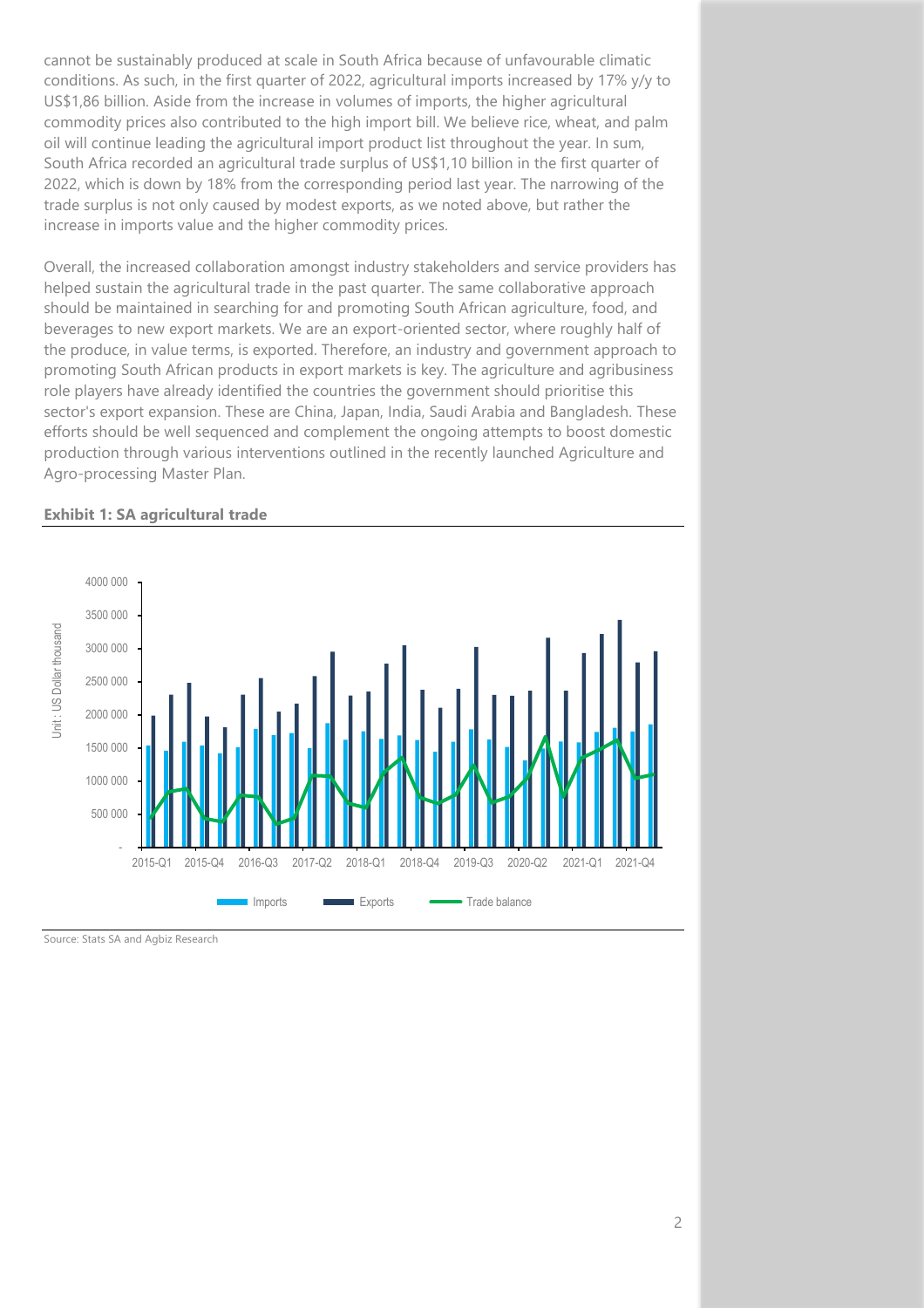## **Weekly highlights**

### **SA's 2021/22 summer crops in good shape**

South Africa's 2021/22 summer crop harvest activity is underway and the initial yields reports are positive. Thus, we welcome the positive picture painted by the Crop Estimates Committee's fourth production estimate released this past week. The Crop Estimates Committee kept most production estimates unchanged from last month except for soybeans. The soybeans 2021/22 production estimates was lifted by 2% from last month to 1,93 million tonnes. If this materialises at the end of the season, it will be the largest harvest on record. The major factors underpinning the harvest are expansion in area plantings and expected better yields in some regions.

The expected 2021/22 sunflower seed production was kept unchanged from last month, at 963 000 tonnes. This is the second-largest harvest, primarily due to an expansion in area plantings and expected better yields in some regions. The improvement in the sunflower seed harvest, and indeed, the entire vegetable oils market, comes at an appropriate time when there are worries that there could be supply constraints in the coming months in the global market. The Russian invasion has devastated Ukraine's exports and agricultural activity, thus limiting sunflower oil exports. Moreover, the uncertainty about Indonesia's exports of palm oil exports, following the recent ban and suspension of it, is also an additional risk to the global vegetable oil supplies. Therefore, the increase in domestic output will slightly lessen South Africa's reliance on imports, although imports will likely still be required to meet our annual needs.<sup>1</sup>

In the case of maize, the Crop Estimates Committee kept the production estimate unchanged from last month at 14,72 million tonnes. A harvest of this size, 14,72 million tonnes, is decent and well above the 10-year average of 12,8 million tonnes and annual maize consumption of 11,8 million tonnes. About 7,55 million tonnes are white maize, and 7,17 million are yellow maize. The yearly decline from 16,32 million tonnes in the 2020/21 season is mainly due to reduced area plantings and expected lower yields in some regions. Notably, if this harvest materialises, South Africa will likely remain a net exporter of over three million tonnes of maize in the 2022/23 marketing year, which started this month, May 2022.

Other crop production estimates were slashed from April estimates, such as groundnuts, whose production is at 70 400 tonnes (up 9% y/y). Dry beans production estimate is at 55 995 tonnes (down 3% y/y). Sorghum also remained unchanged at 137 220 tonnes, down by 36% y/y.

Overall, these mainly optimistic production data will have minimal impact on prices. As with the previous few years, the domestic grains and oilseeds prices primarily follow the global markets. The Russia-Ukraine war worries continue to present upside pressures on prices, reflected in the South African grains market. Still, the fact that supplies improved provides comfort as far as the availability of essential grains and oilseeds is concerned. The upside price movements bode well for farmers in areas that didn't experience much crop damage. They stand to benefit from slightly higher grains and oilseeds prices. Meanwhile, the consumers, livestock and poultry producers will likely experience increased costs.

<sup>1</sup> There are also expectations of an increase in the 2021/22 canola plantings in the winter crop growing regions of the country this year.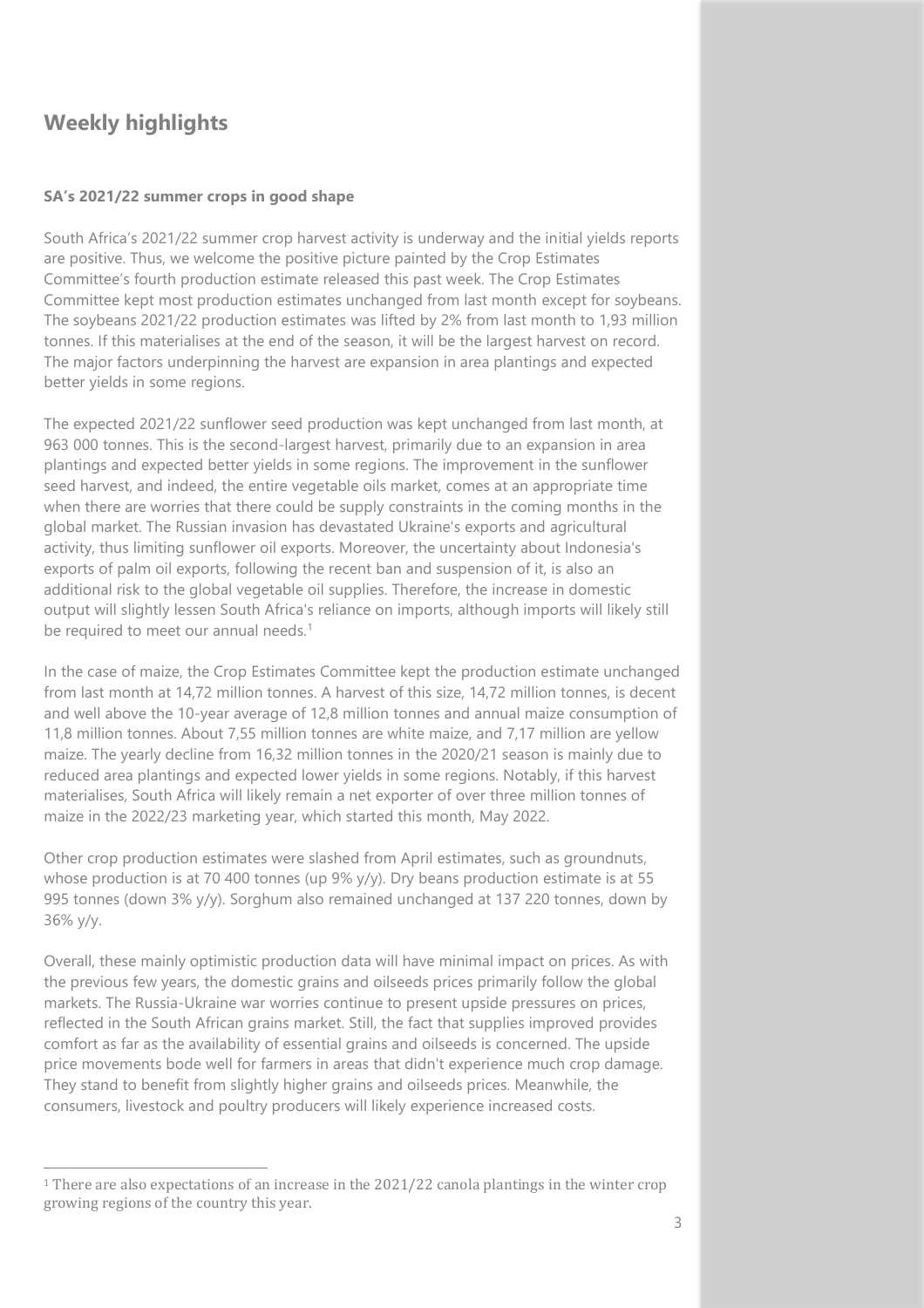

### **Exhibit 2: South Africa's major summer grain and oilseeds production**

Source: CEC and Agbiz Research

### **Data releases this week**

We start the week with a global focus, where on Tuesday the United States Department of Agriculture (USDA) will publish its weekly **US Crop Progress** data. In the previous release, in the week of 22 May 2022, maize and soybean plantings were still behind the 2021 pace because of dryness in some regions of the US. For example, about 72% of the US maize hectares had been planted compared with 89% on 15 May 2021. Moreover, 50% of the soybeans had been planted compared with 73% in the corresponding period last year. On Friday, the USDA will release the **US Weekly Export Sales** data.

Domestically, on Tuesday, Statistics South Africa will release the **Quarterly Labour Force Survey** for the first quarter of the year. In the last release of the fourth quarter of 2021, the Quarterly Labour Force Survey data showed a positive reading of a 7,1% y/y increase in primary agriculture jobs to 868 000, which is well above the long-term agricultural employment of 780 000. The increased activity on the farms in the last quarter of the year and generally improved financial conditions following excellent harvests were at the core of these robust employment conditions in the sector.

On Thursday, SAGIS will publish the **Weekly Grain Trade** data for the week of 27 May. In the previous release on 20 May, which was the third week of South Africa's 2022/23 maize marketing year, the weekly exports amounted to 45 565 tonnes. The key markets were Taiwan, Portugal and the Southern Africa region. This brought the total 2022/23 exports to 171 614 tonnes out of the seasonal export forecast of 3,2 million tonnes. This is slightly down from 4,1 million tonnes in the past season due to an expected reduction in the harvest.

South Africa is a net importer of wheat, and 20 May was the 34th week of the 2021/22 marketing year. The total imports are now at 1,04 million tonnes out of the seasonal import forecast of 1,48 million tonnes (slightly below the 2020/21 marketing year imports of 1,51 million tonnes because of a large domestic harvest).